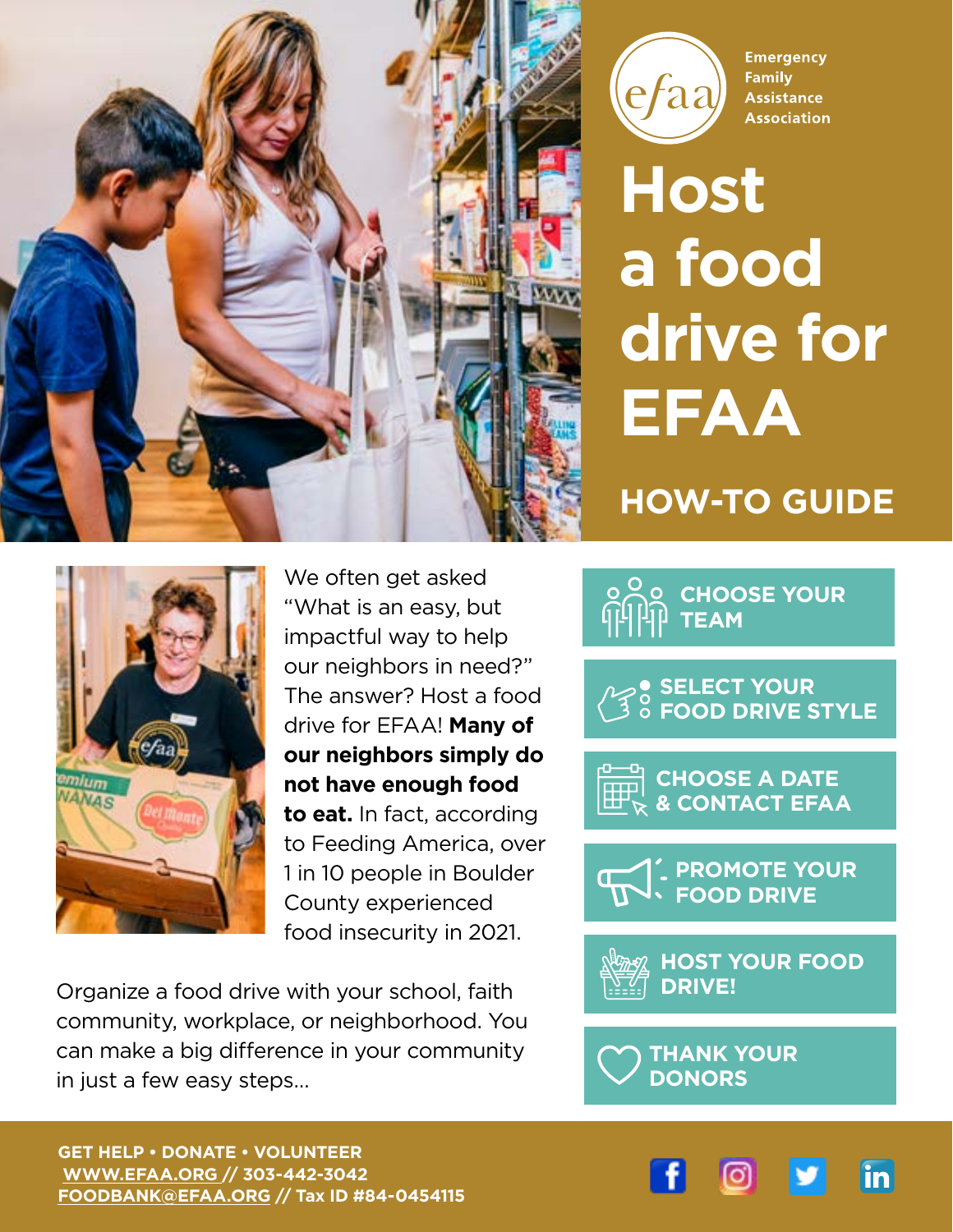

### **CH0OSE YOUR TEAM**

A food drive can be organized by one person, but a team of 3-4 can help share the workload. Once you have organized a team, select a point person to communicate with EFAA's food bank regarding your food drive.



### **SELECT YOUR FOOD DRIVE STYLE (or get creative!)**

|                                | <b>TRADITIONAL</b><br>(most common)                                                                                                                                                                | <b>NEIGHBORHOOD BASED</b>                                                                                                                                                                     | <b>GROCERY STORE</b><br><b>BASED</b>                                                                                                                                                         |
|--------------------------------|----------------------------------------------------------------------------------------------------------------------------------------------------------------------------------------------------|-----------------------------------------------------------------------------------------------------------------------------------------------------------------------------------------------|----------------------------------------------------------------------------------------------------------------------------------------------------------------------------------------------|
| <b>WHO</b>                     | Faith institutions, schools<br>and businesses                                                                                                                                                      | Volunteers are coordinators<br>for the neighborhood.                                                                                                                                          | Partnership organized<br>between volunteer group<br>and local grocery store.                                                                                                                 |
| <b>WHAT</b>                    | Food drop off food at<br>1 central location (or<br>several volunteer homes)<br>over a set period of time<br>(can be 1-2 days, 1 week,<br>$etc.$ )                                                  | 1.) Small group of<br>volunteers flyer/email to<br>inform neighbors<br>2. Neighbors leave food<br>on front porch during a<br>defined date/time                                                | Volunteers set up<br>outside of store on<br>predetermined date with:<br>1) list of desired food<br>items for distribution,<br>2) flyers on EFAA and<br>collect food purchased by<br>shoppers |
| <b>WHY</b>                     | Easy to organize and<br>execute                                                                                                                                                                    | Highly effective and can<br>bring in a larger volume of<br>food because it's easy for<br>people to donate.                                                                                    | Targets a large number<br>of people right at the<br>purchasing source.                                                                                                                       |
| <b>CONSIDER</b><br><b>THIS</b> | Set your date(s) and<br>distribute a flyer asking<br>those in the group to<br>bring food.<br>Schools and youth<br>groups can incorporate<br>into lesson plans/<br>community service<br>activities. | Requires more advanced<br>planning and must be<br>widely promoted via<br>flyers, social media, online<br>neighborhood groups in<br>order to gain traction.                                    | Most groceries stores<br>will be happy with extra<br>sales, but these food<br>drives should always be<br>arranged with the store<br>manager in advance.                                      |
| <b>NOTES</b>                   | Want to make it fun?<br>Need a team building<br>activity? Make the drive<br>a friendly competition.<br>The classroom or team<br>who donates the most<br>food gets a prize.                         | 1st Congregational Church<br>of Boulder has been using<br>this model for EFAA food<br>drives bringing in over<br>1,000 pounds per drive!<br>Popularized by Ashland<br>Food Project in Oregon. | Contact EFAA for a list<br>of our past partners, or<br>reach out to stores you<br>know to gauge interest.                                                                                    |



### **CHOOSE A TENTATIVE DATE & CONTACT EFAA FOOD BANK**

**a.** Email [foodbank@efaa.org,](mailto:foodbank%40efaa.org?subject=) or call (303) 951-7667 before putting out promotional materials.

**b.** We want to make sure our food bank will be open and prepared to receive your

donations. At least 2 weeks notice is appreciated.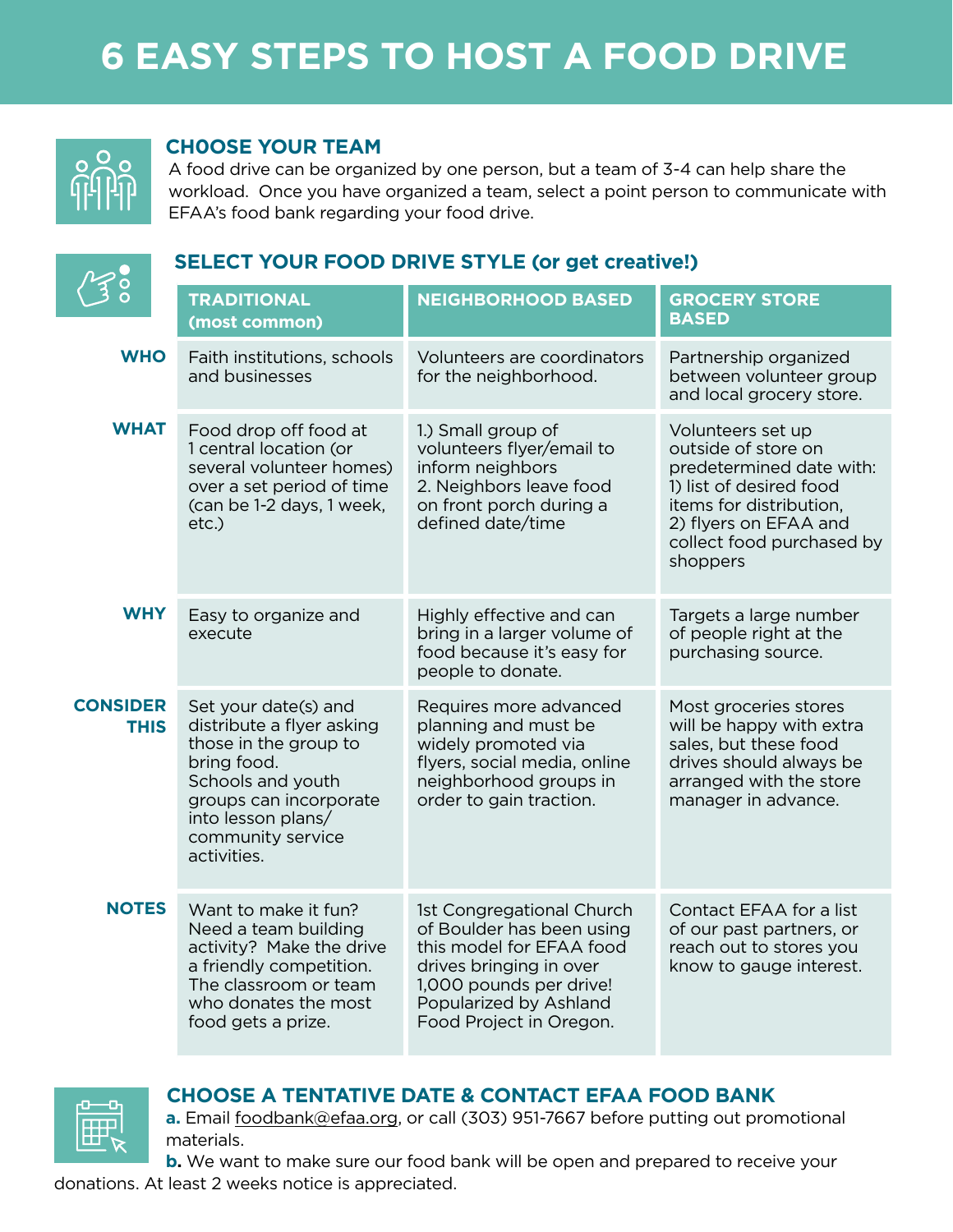

### **PROMOTE YOUR FOOD DRIVE**

**a. What to communicate:** when, where, what, and how

**b. Where to communicate:** emails and texts, traditional fliers, and social media (don't forget to tag EFAA!)



**c. Want someone to speak to your class, business, or group about EFAA?** No problem! An EFAA Ambassador would be happy to come share with your group about EFAA's work, information about food insecurity in Boulder, and how your food drive helps our community. Please email us at outreach@efaa.org to request someone to come present to your group.You can also share this short video with your class, business, or group: [www.efaa.org/about/why-it-matters/](http://www.efaa.org/about/why-it-matters/ ) 

**d. Create your items list.** Our most needed items change on a weekly basis. View here to create your items list. [www.efaa.org/donate/food/](http://www.efaa.org/donate/food/  ) 

**e. Not an expert flyer creator? No problem.** Access our template here: [www.efaa.org/food-drive/](http:// www.efaa.org/food-drive/).



#### **HOST YOUR DRIVE!**

The day is finally here! Make sure you have:

**1) Boxes or totes to store your donations.** 

**2) Arranged transportation of the food from your collection site(s) to EFAA's food bank. Our donation drop-off hours are 8:30AM-11:30AM, Monday through Friday.** If you drop off during those hours, no appointment is needed. If you absolutely have to drop off during the afternoon, a drop off appointment needs to be scheduled by emailing [foodbank@efaa.org.](mailto:foodbank%40efaa.org?subject=)

**We understand that not everyone will have the resources to collect and transport the food to us themselves.** If this is the case, you can work with EFAA food bank staff to acquire boxes and donation barrels and/ or volunteers to pick up your food drive donations. This must be done in advance of your food drive, however, and the date and time needs to be agreed upon by EFAA staff.



#### **THANK YOUR DONORS**

At donation drop off, you will be provided total pounds donated. Whether a social media post, thank you email, letter, or party – celebrate your success! And if you can, please send EFAA pictures of your food drive so we can post on our social media. Please email pictures to

[foodbank@efaa.org](mailto:foodbank%40efaa.org?subject=).

### **ADDITIONAL FOOD FOR THOUGHT**

Host a food drive anytime that works for your group. Holidays? Awesome! Special event? Fantastic! **We need food year-round.**

#### **Consider hosting a Personal Care Items drive.**

Since these items aren't covered by SNAP (food stamps) they can be hard to access. This includes: toilet paper, feminine hygiene products, shampoo, soap, dish soap, toothbrushes, toothpaste, baby wipes, and diapers.

**Golden Rule of Food Donation: if you wouldn't eat it yourself, don't donate it.** 

#### **Some specifics:**

- Food needs to be in unopened packaging with ingredients labeling.
- Non-perishable foods up to one year past the expiration date
- Perishable foods need to be before the expiration date.
- We do not accept clothing, furniture, or household items and appliances

### **ANY QUESTIONS? REACH OUT!**

**WE LOOK FORWARD TO TALKING WITH YOU.**